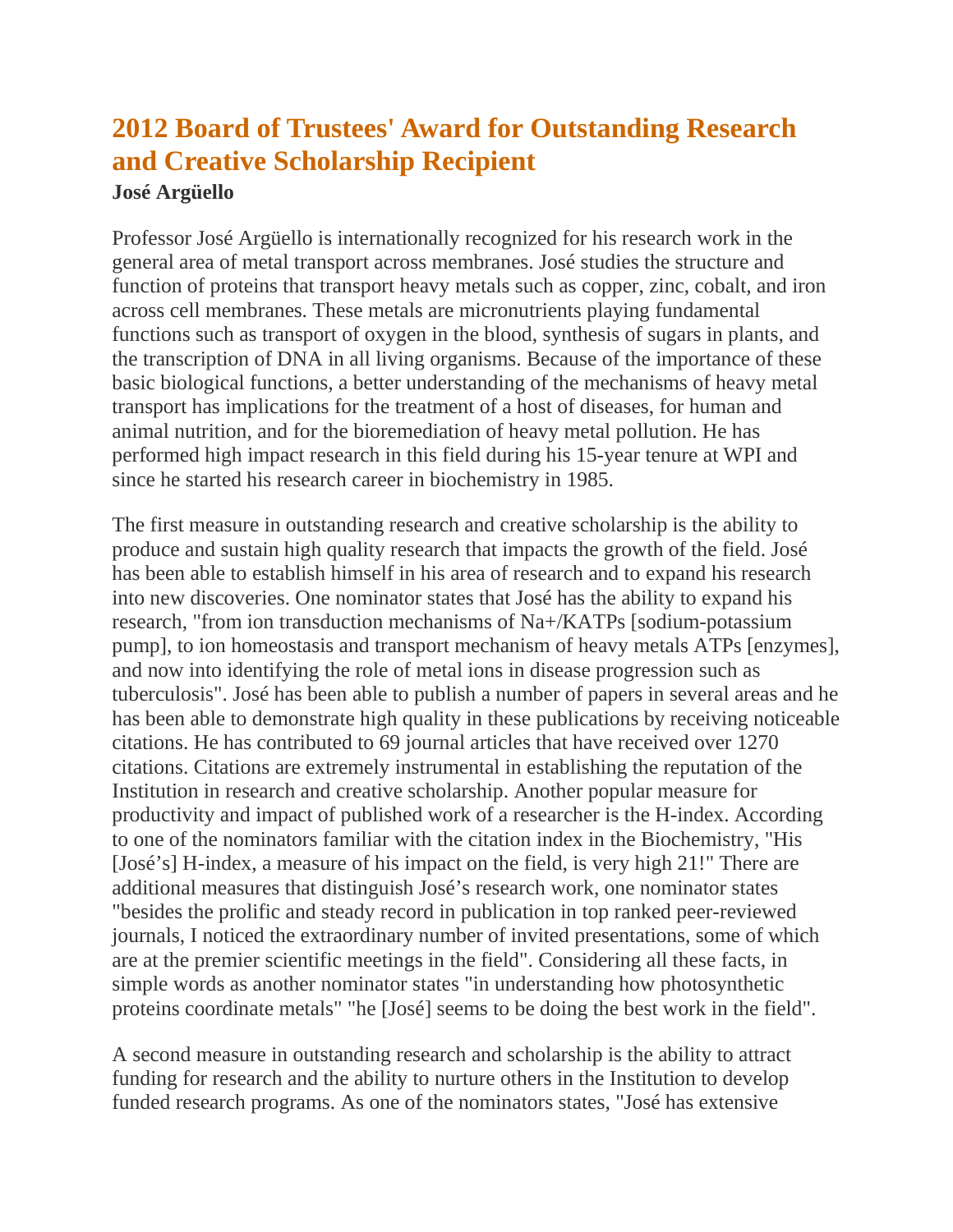knowledge of the grantmanship". "He has been funded by variety of agencies such as the National Science Foundation, National Institute of Health, American Heart Association and the US Department of Agriculture" and "while some individuals might keep this knowledge to themselves, José is always happy to help spread his knowledge of funding agencies". Another nominator states "José arrived at WPI in 1986 with research funding and has maintained his funding ever since". He has been able to attract close to \$4M of funding for more than ten research projects and currently he is the principal investigator of three projects for a total budget of over \$1.6M. José has also been able to divert parts of his research funding towards undergraduate education that has been highly valued in WPI community for many years.

A third measure in evaluation of outstanding research and creative scholarship is the outside visibility and recognition through services to the research community. These activities are very instrumental in elevating the reputation of the Institution in the research community. In 2009 José was selected to serve a one-year appointment as a program director at the National Science Foundation, Division of Molecular and Cellular Biosciences within the Directorate for Biological Sciences. Since last July he has been appointed to a four-year term on a National Institutes of Health study section to participate in the review and evaluation of research proposals aimed at understanding the nature of biological phenomena and applying that knowledge to enhance human health. Recently, he has been appointed as the editor of the prestigious flagship publication in the Biochemistry, The Journal of Biological Chemistry. The quality of José's performance in this type of appointments is best exemplified by the comments of one of the nominators describing José's work at NSF: "Because of his intellect and energy, José had great success not only within the Division of Molecular and Cellular Biochemistry, but he was also able to successfully develop synergetic funding partnership with other Divisions, notably, Division of Chemistry" and continues with "Overall, José was generally very well-liked and wellrespected at NSF for the many assets that he possesses ranging from his understanding of the biochemical and biophysical concepts to conversations of intrinsically difficult funding decisions to his views and efforts onto improve science education in the country."

Professor Arguello has strongly exemplified the qualities of scholar, researcher, and teacher for which we honor him with this award and by which he has brought enduring recognition and acclaim to this university.

In recognition of his significant contributions to the field of Biochemistry, especially his contributions and far-reaching impact on the development of metal transport across membranes, it is with great pride that Professor José Argüello is named the